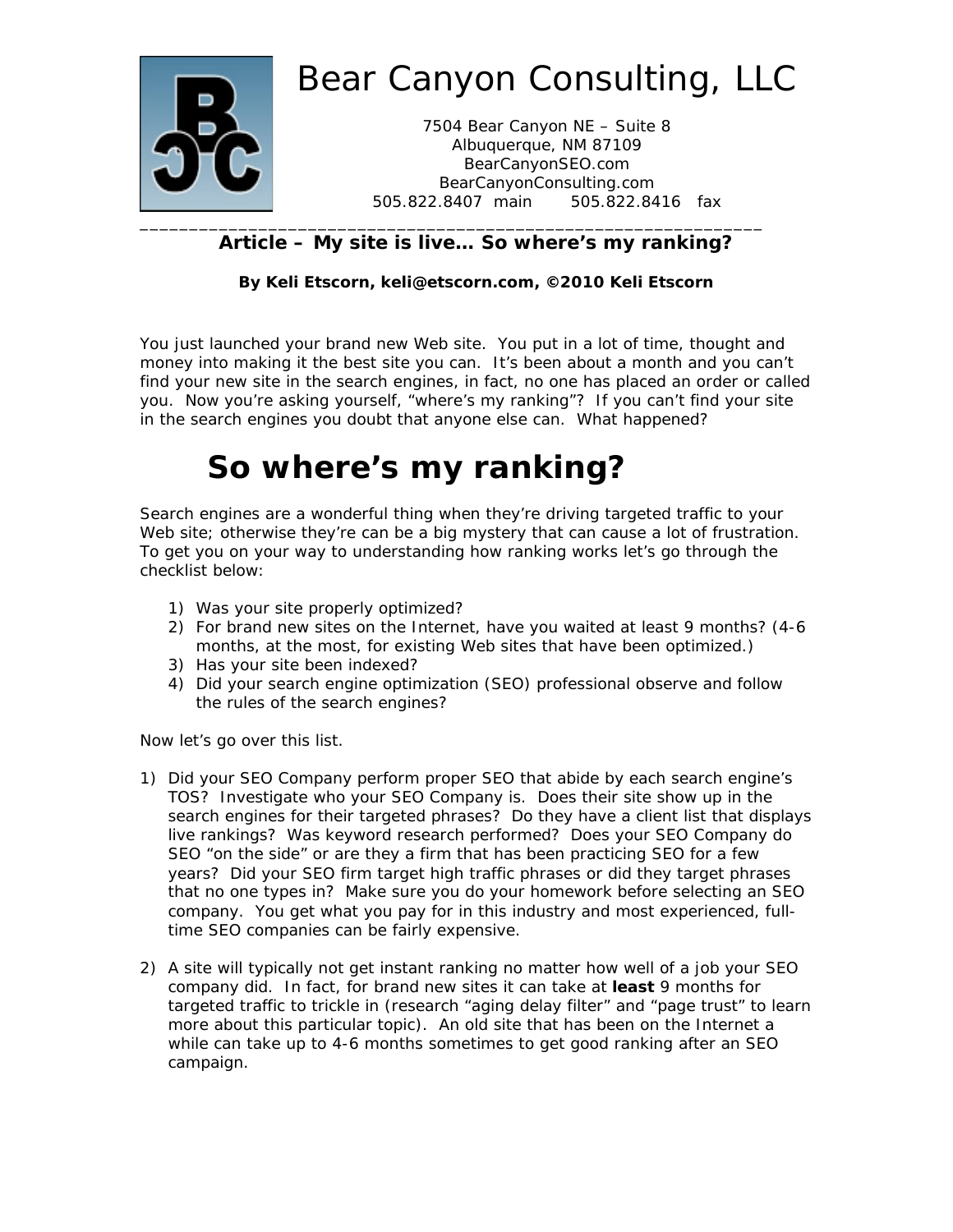

3) Ranking consideration is assigned after the site has been indexed. Having your site indexed by a search is not the same as getting good rankings – they're two very different things. Being indexed by a search engine simply means you are in their database. You can be in a search engine's database and never have any rankings. To find out if your site has been indexed by Google, type in the following in the Google search field:

site:www.YourDomain.com

The result of this command will return the pages of your site that have been indexed by Google. If you want your site indexed by the search engines have someone add a backlink to your site (a link from their site to yours). This will facilitate the crawling of your site so that it is indexed by the search engines. Make sure that the site that is linking to you is indexed by Google.

4) There is white hat SEO and black hat SEO. Black hat SEO companies perform "tricks" to get your site ranking high in the search engines. While this may work in the short term it won't in the long term. Search engines eventually catch on to these tricks and will penalize sites if caught. Make sure your SEO Company performs ethical SEO practices that abide by the search engine rules. This is one of the keys to long term rankings.

If you feel pretty good about the list above, then be patient as SEO is a patience game.

# **What can I do while I'm waiting?**

It's important to stress here that having **a Web site is not a marketing plan**. Any serious business should have a marketing plan and budget in place that addresses both "on line" and "off line" marketing/advertising. Putting all your eggs in the search engine basket is simply not enough nor very wise.

Other marketing ideas:

- If you're looking for instant traffic, Pay Per Click (PPC) is probably your best bet while you're waiting for Web site optimization to kick in.
- Offline "traditional marketing" such as newspaper ads, attending tradeshows, putting your domain name on all your print material are some common ideas to get your name out there. Visit

http://www.kelie.com/articles/MarketingTips.pdf

- for an article on easy to implement marketing ideas.
- 3) Hire a marketing firm.